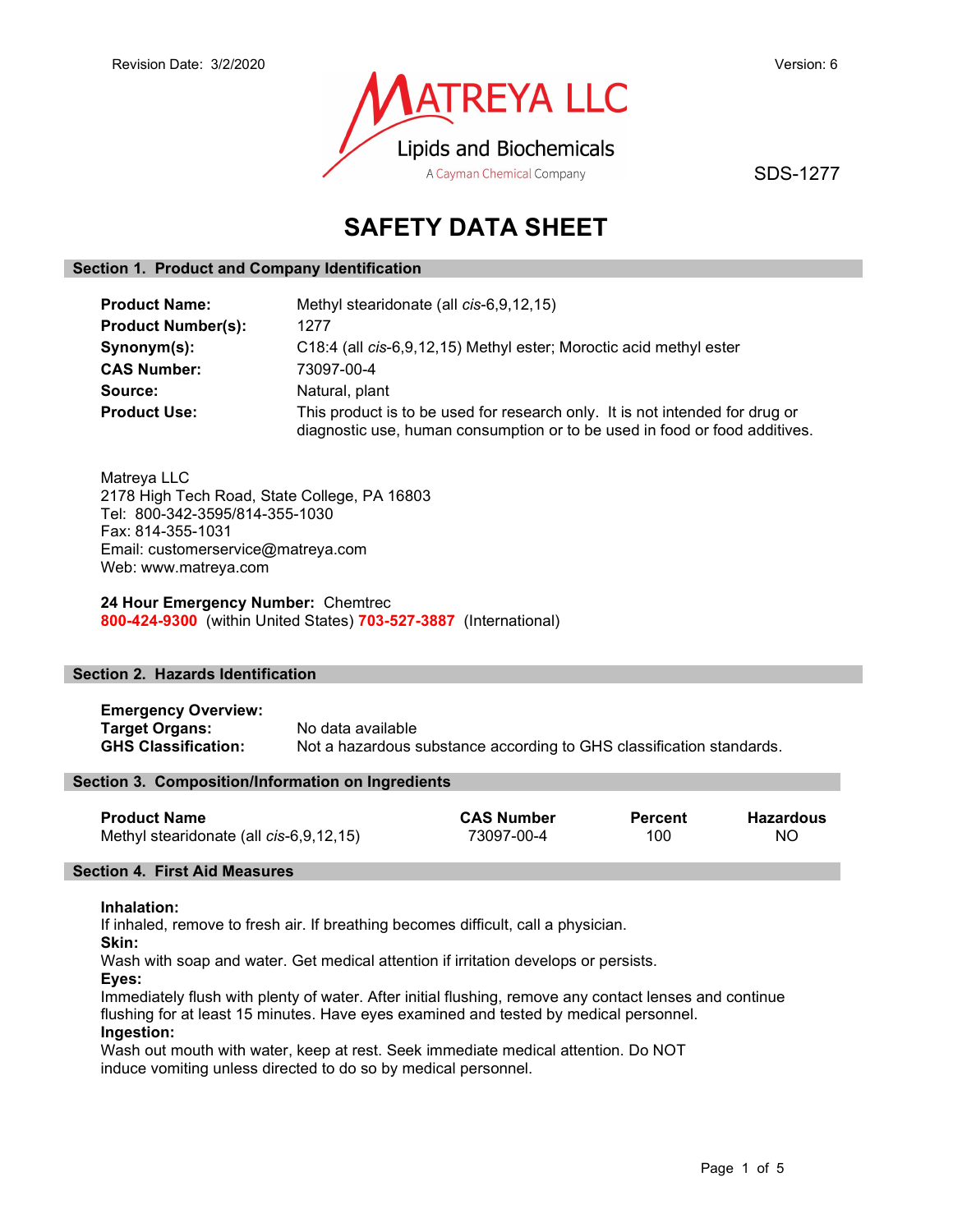## Section 5. Fire Fighting Measures

Suitable extinguishing media: Use dry chemical, alcohol-resistant appropriate foam, carbon dioxide, or water spray. Specific hazards arising from the chemical: No data available Special protective actions for fire fighters: No data available Special protective equipment for fire fighters: Wear breathing apparatus and use water spray to keep fire-exposed containers cool.

## Section 6. Accidental Release Measures

## Personal precautions:

Wear appropriate personal protective equipment. After contact with skin, wash immediately with plenty of water.

## Environmental precautions:

Do not let product enter drains.

## Methods and Materials for containment and cleaning up:

Sweep up and keep in suitable, closed container for disposal.

## Section 7. Handling and Storage

## Precautions for safe handling:

Avoid contact with eyes, skin or clothing. Do not ingest. Use only with adequate ventilation. Keep sealed when not in use. Wear appropriate personal protective equipment.

## Conditions for safe storage, including incompatibilities:

Recommended storage temperature: -20ºC. Keep container tightly closed in a dry and well-ventilated place.

## Section 8. Exposure Controls/Personal Protection

This product contains no substances with occupational exposure limit values.

## Engineering Controls:

No specific ventilation required.

## Personal Protective Equipment:

## Respiratory protection:

Respiratory protection is not required. Where protection from nuisance levels of dusts are desired, use type N95 (US) or type P1 (EN 143) dust masks. Use respirators and components tested and approved under appropriate government standards such as NIOSH (US) or CEN (EU).

## Hand protection:

For prolonged or repeated contact use protective gloves. Recommended: Nitrile rubber Eye protection:

Safety eyewear should be worn at all times to avoid exposure to liquid splashes, mists, or dusts. Recommended: Safety glasses with side shields or goggles.

## Skin protection:

Protective clothing should be selected specifically for the working place, depending on concentration and quantity of the hazardous substances handled. Recommended: Lab coat

## Section 9. Physical and Chemical Properties

| Appearance:                              | Liauid            |
|------------------------------------------|-------------------|
| Odor:                                    | No data available |
| Odor threshold:                          | No data available |
| :bH                                      | No data available |
| <b>Melting/Freezing point:</b>           | No data available |
| Initial boiling point and boiling range: | No data available |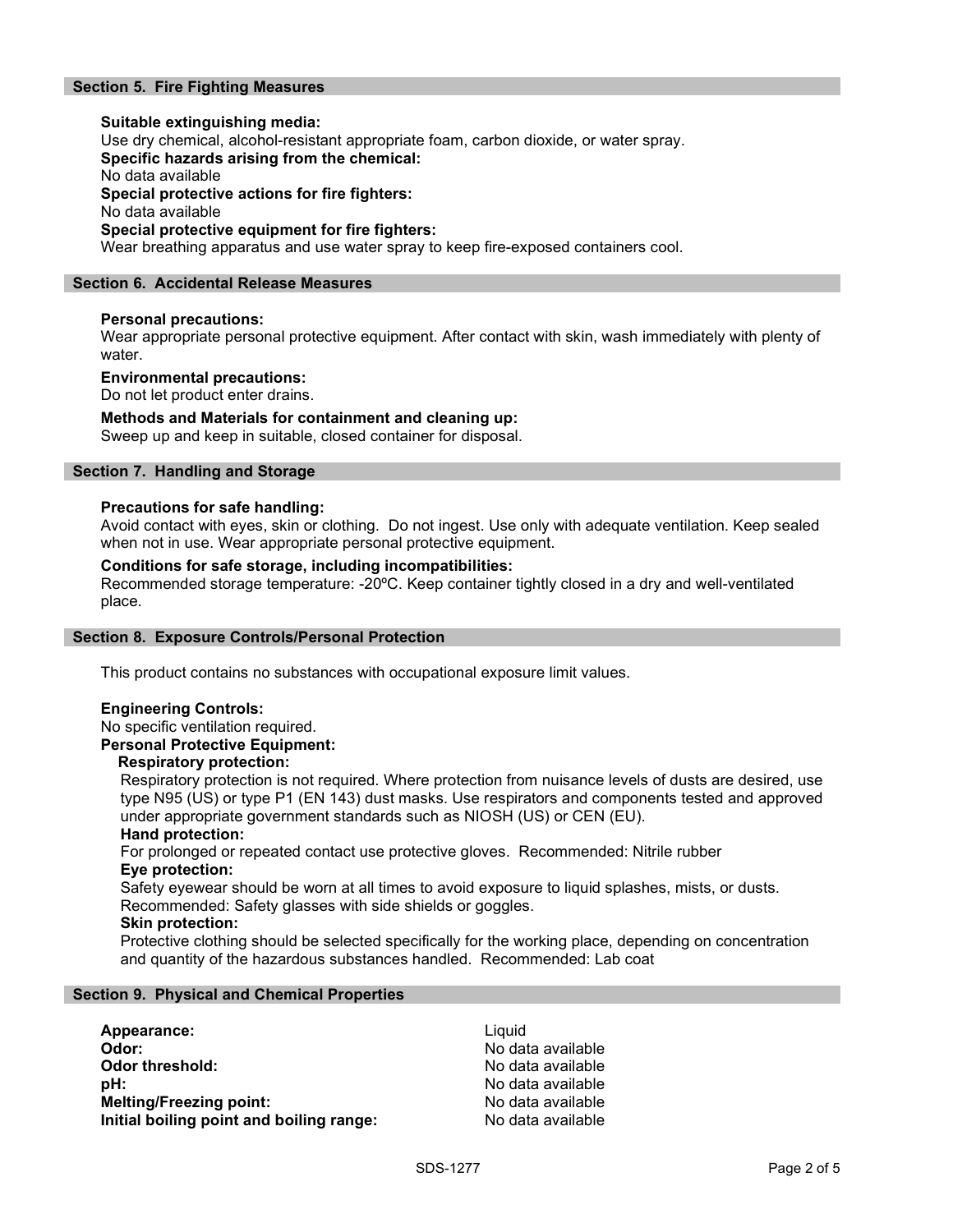Flash point:<br>
Evaporation rate: No data available<br>
No data available Evaporation rate:<br>
Flammability (solid. gas): No data available Flammability (solid, gas): Upper/Lower flammability or explosive limit: No data available Vapor pressure: No data available **Vapor density:** No data available in the set of the set of the No data available Relative density: No data available Solubility (ies): Chloroform, hexane, ethyl ether Partition coefficient (n-octanol/water): No data available Auto-ignition temperature: No data available Decomposition temperature: **Viscosity:** No data available and the set of the set of the set of the set of the set of the set of the set of the set of the set of the set of the set of the set of the set of the set of the set of the set of the set of Molecular formula:  $C_{19}H_{30}O_2$ <br>Molecular weight:  $291$ Molecular weight:

## Section 10. Stability and Reactivity

#### Reactivity:

Stable under recommended storage conditions.

Chemical stability: Stable under recommended storage conditions.

Possibility of hazardous reaction: No data available

Conditions to avoid: No data available

Incompatible materials: No data available

Hazardous decomposition products: No data available

## Section 11. Toxicological Information

## Acute toxicity:

No data available Skin corrosion / irritation:

No data available

Serious eye damage / irritation:

No data available Respiratory or skin sensitization: No data available

## Germ cell mutagenicity:

No data available

## Carcinogenicity:

No component of this product present at levels greater than or equal to 0.1% is identified as a carcinogen or potential carcinogen by IARC, ACGIH, NTP or OSHA.

Reproductive toxicity: No data available

Specific target organ toxicity - single exposure: No data available

### Specific target organ toxicity - repeated exposure: No data available

Aspiration hazard: No data available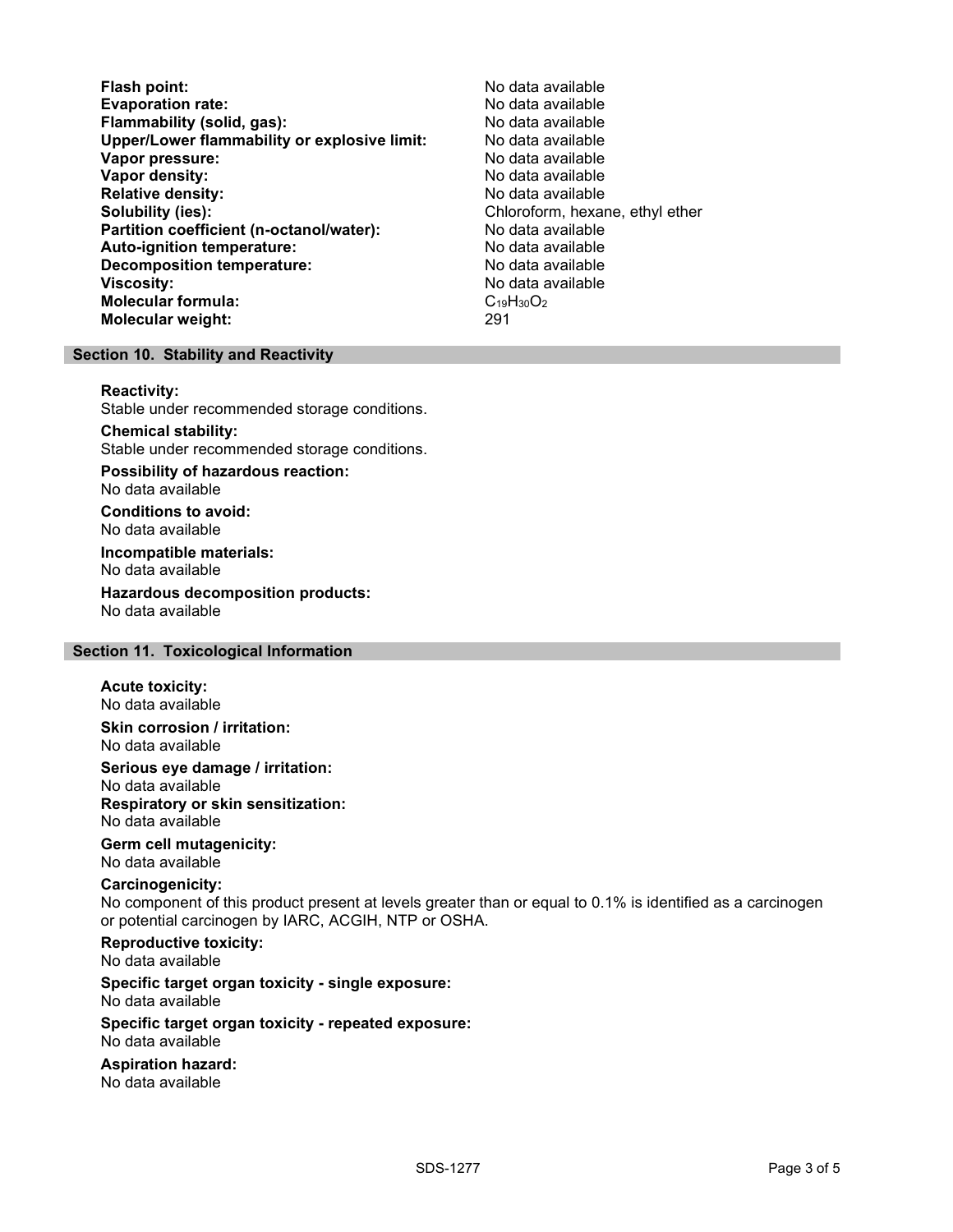## Section 12. Ecological Information

## Toxicity: No ecological data available for this product. Persistence and degradability: No data available Bioaccumulative potential: No data available Bioaccumulation: No data available Mobility in soil: No data available Other adverse effects: No data available Section 13. Disposal Consideration

## Disposal methods:

Observe all federal, state and local environmental regulations.

## Section 14. Transportation Information

| DOT (US)<br><b>UN Number:</b>                       | Not dangerous goods |
|-----------------------------------------------------|---------------------|
| <b>Land Transport ADR/RID</b><br><b>UN Number:</b>  | Not dangerous goods |
| <b>Maritime Transport IMDG</b><br><b>UN Number:</b> | Not dangerous goods |
| <b>Air Transport ICAO/IATA</b><br><b>UN Number:</b> | Not dangerous goods |

## Section 15. Regulatory Information

Product Name<br>
thyl stearidonate (all cis-6.9.12.15) 73097-00-4 Methyl stearidonate (all  $cis-6,9,12,15$ ) SARA 302 Components:

## No chemicals in this material are subject to the reporting requirements of SARA Title III, Section 302.

## SARA 313 Components:

This material does not contain any chemical components with known CAS numbers that exceed the threshold (De Minimis) reporting levels established by SARA Title III, Section 313.

## SARA 311/312 Hazards:

No 311/312 SARA Hazards

## California Prop. 65 Components:

This product does not contain any chemicals known to State of California to cause cancer, birth, or any other reproductive defects.